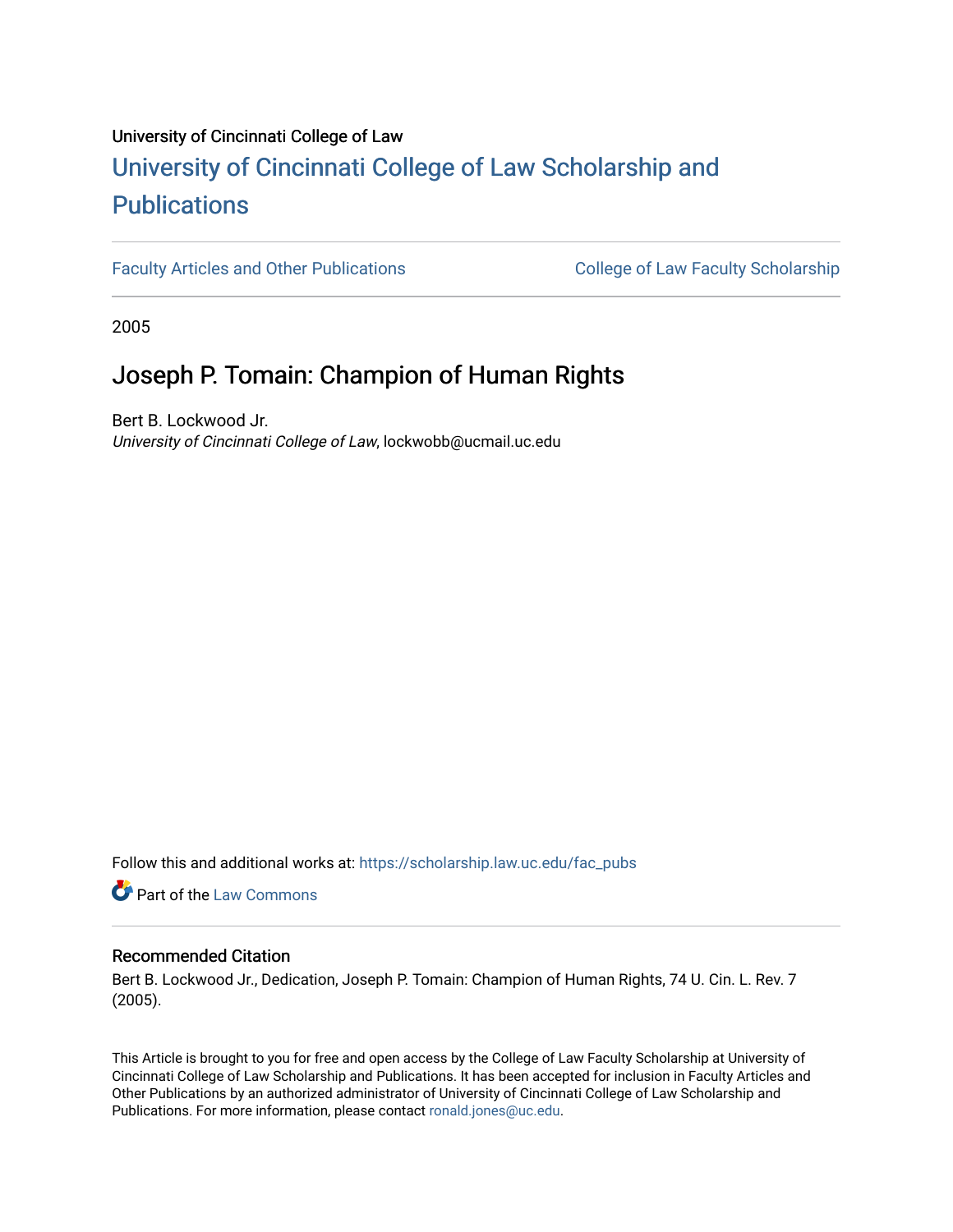### **JOSEPH P. TOMAIN: CHAMPION OF HUMAN RIGHTS**

#### *Bert B. Lockwood, Jr.•*

The art of building institutions is underappreciated. The average life of law school deanships is under four years. Joe Tomain devoted fifteen years to building the University of Cincinnati College of Law, and few truly appreciate the challenges he overcame and the principled leadership he demonstrated time and again. His integrity is unimpeachable, and his dedication to the College unwavering. With the steady decline in state support, a premium was placed upon building support amongst the alumni, and Joe excelled in conveying to them the vision of the College and the importance of our mission. His success was due in no small part to the fact that he loved being dean and truly enjoys his friendships with so many of our alumni.

Among the countless memories I cherish, foremost is our participation as international monitors for the International Commission of Jurists to the 1994 South African Election, the first in which black<br>South Africans had the franchise. Stationed in Pretoria, we were South Africans had the franchise. attached to an electoral commission that investigated complaints regarding electoral practices in the days leading up to the election. On the two days of actual voting, we were stationed in a black hospital on the first day, which was devoted to voting in hospitals and prisons. We saw patients waiting in line with IV bottles and patients, who had been injured by a bomb a few days before, wheeled in at their insistence so they could cast the first votes of their lives. These scenes were both inspiring and humbling to us, coming from a country where so many of our citizens do not bother to vote. The wonder was repeated the next day when we went to polling stations in Mamelodi, referred to at that time as a second Soweto. People waited patiently in line in the hot sun—a line that stretched for miles at times.

Joe Tomain's concerns for racial justice extend to our own community where he has played a cardinal role in the establishment of the roundtable dedicated to advancing the opportunities for young blacks to have careers in law. As Chair of the Board of Directors of KnowledgeWorks Foundation, Joe is involved in efforts to transform education at the K-12 level. In both these instances, the community has looked to his leadership. I mention two but there are many others, as he

<sup>\*</sup> Distinguished Service Professor of Law and Director, Urban Morgan Institute for Human Rights.